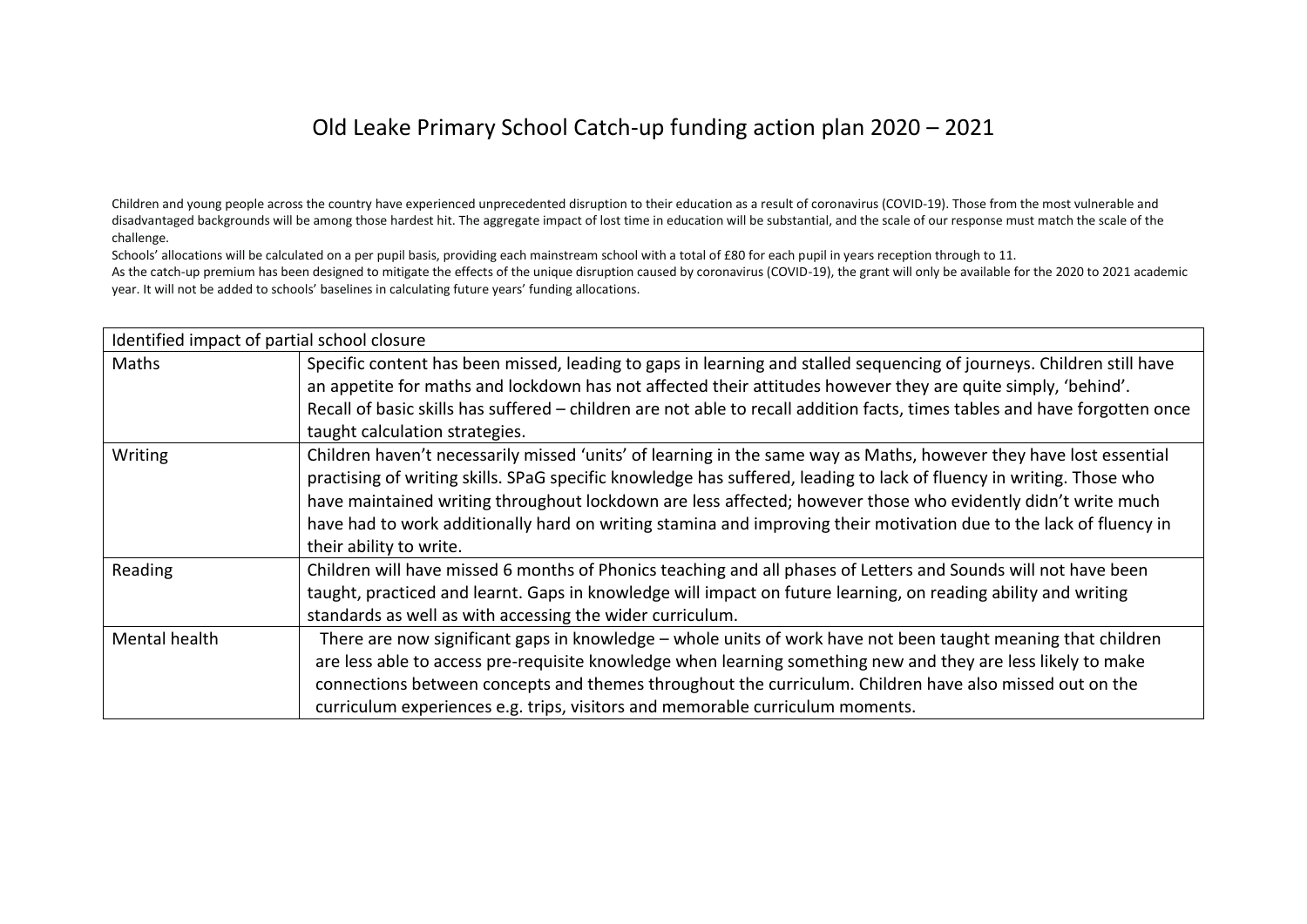| <b>EEF</b> rationale                                                                                                                                                                                                                                                                                                                                                            | Action/approach                                                                                                                                                                                                                                                                                                                                                                                                                                                                                                                                                                                                                                                                                                                                                                                                                                                                                                                                                                                                                               | Lead by                                                 | <b>Expected impact</b>                                                                                                                                                                                                                                                                                                                                                                                     |
|---------------------------------------------------------------------------------------------------------------------------------------------------------------------------------------------------------------------------------------------------------------------------------------------------------------------------------------------------------------------------------|-----------------------------------------------------------------------------------------------------------------------------------------------------------------------------------------------------------------------------------------------------------------------------------------------------------------------------------------------------------------------------------------------------------------------------------------------------------------------------------------------------------------------------------------------------------------------------------------------------------------------------------------------------------------------------------------------------------------------------------------------------------------------------------------------------------------------------------------------------------------------------------------------------------------------------------------------------------------------------------------------------------------------------------------------|---------------------------------------------------------|------------------------------------------------------------------------------------------------------------------------------------------------------------------------------------------------------------------------------------------------------------------------------------------------------------------------------------------------------------------------------------------------------------|
| <b>Supporting great teaching</b><br>Expert teachers develop a broad<br>array of teaching strategies that,<br>combined with subject<br>knowledge and knowledge of<br>their pupils, positively impact<br>upon learning<br>Improving the quality of<br>teaching-both the planning and<br>implementation-is almost<br>always supported by high-quality<br>professional development. | All subjects will be planned with increasing detail and<br>consideration for how pre-requisite knowledge will be<br>taught alongside new learning so that knowledge gaps<br>can be reduced.<br>Maths teaching to focus on the areas missed in the<br>previous academic year with additional time given to<br>Maths each week.<br>Continue to engage with Lincolnshire English Attainment<br>Project (Leap) and the Boston Reading Project to access<br>CPD opportunities to develop phonics, vocabulary<br>development and reading. Early years Lead and English<br>subject lead to have additional release time.<br>Appraisal meeting (October) to identify training needs of<br>both teachers and support staff (January) - schedule to<br>be then put in place<br>Appraisal system and monitoring will be rigorous to<br>ensure any previous CPD/areas for development are<br>followed up and supported<br>New staff/NQTs/staff require<br>support to receive in school mentoring<br>The initial focus will be on the teaching of phonics. | SR, SM and RS<br>SR<br>Release time<br><b>LEAP cost</b> | Knowledge gaps will be<br>identified and planning adapted<br>to address these. This will ensure<br>that attainment across the<br>Curriculum is maintained and<br>pupils attain in- line with<br>National Expectations.<br>A personalised approach to CPD<br>will ensure quality first teaching<br>for all children. All teaching will<br>be at least good.<br>All staff access high quality<br>phonics CPD |
| <b>Teaching assessment and</b><br>feedback<br>Teachers have a very clear                                                                                                                                                                                                                                                                                                        | Afl opportunities maximised in lessons. Live marking of<br>subjects to identify misconceptions etc.                                                                                                                                                                                                                                                                                                                                                                                                                                                                                                                                                                                                                                                                                                                                                                                                                                                                                                                                           | SR                                                      | Ensuring effective feedback is<br>given to pupils will enable them<br>to identify areas for                                                                                                                                                                                                                                                                                                                |
| understanding of what gaps in                                                                                                                                                                                                                                                                                                                                                   |                                                                                                                                                                                                                                                                                                                                                                                                                                                                                                                                                                                                                                                                                                                                                                                                                                                                                                                                                                                                                                               |                                                         | development and make                                                                                                                                                                                                                                                                                                                                                                                       |
| learning remain and use this to                                                                                                                                                                                                                                                                                                                                                 |                                                                                                                                                                                                                                                                                                                                                                                                                                                                                                                                                                                                                                                                                                                                                                                                                                                                                                                                                                                                                                               |                                                         | improvements. Analyses of                                                                                                                                                                                                                                                                                                                                                                                  |
| inform assessments of learning                                                                                                                                                                                                                                                                                                                                                  |                                                                                                                                                                                                                                                                                                                                                                                                                                                                                                                                                                                                                                                                                                                                                                                                                                                                                                                                                                                                                                               |                                                         | assessments will identify gaps                                                                                                                                                                                                                                                                                                                                                                             |
| that are aligned with                                                                                                                                                                                                                                                                                                                                                           |                                                                                                                                                                                                                                                                                                                                                                                                                                                                                                                                                                                                                                                                                                                                                                                                                                                                                                                                                                                                                                               |                                                         | and inform future planning. This                                                                                                                                                                                                                                                                                                                                                                           |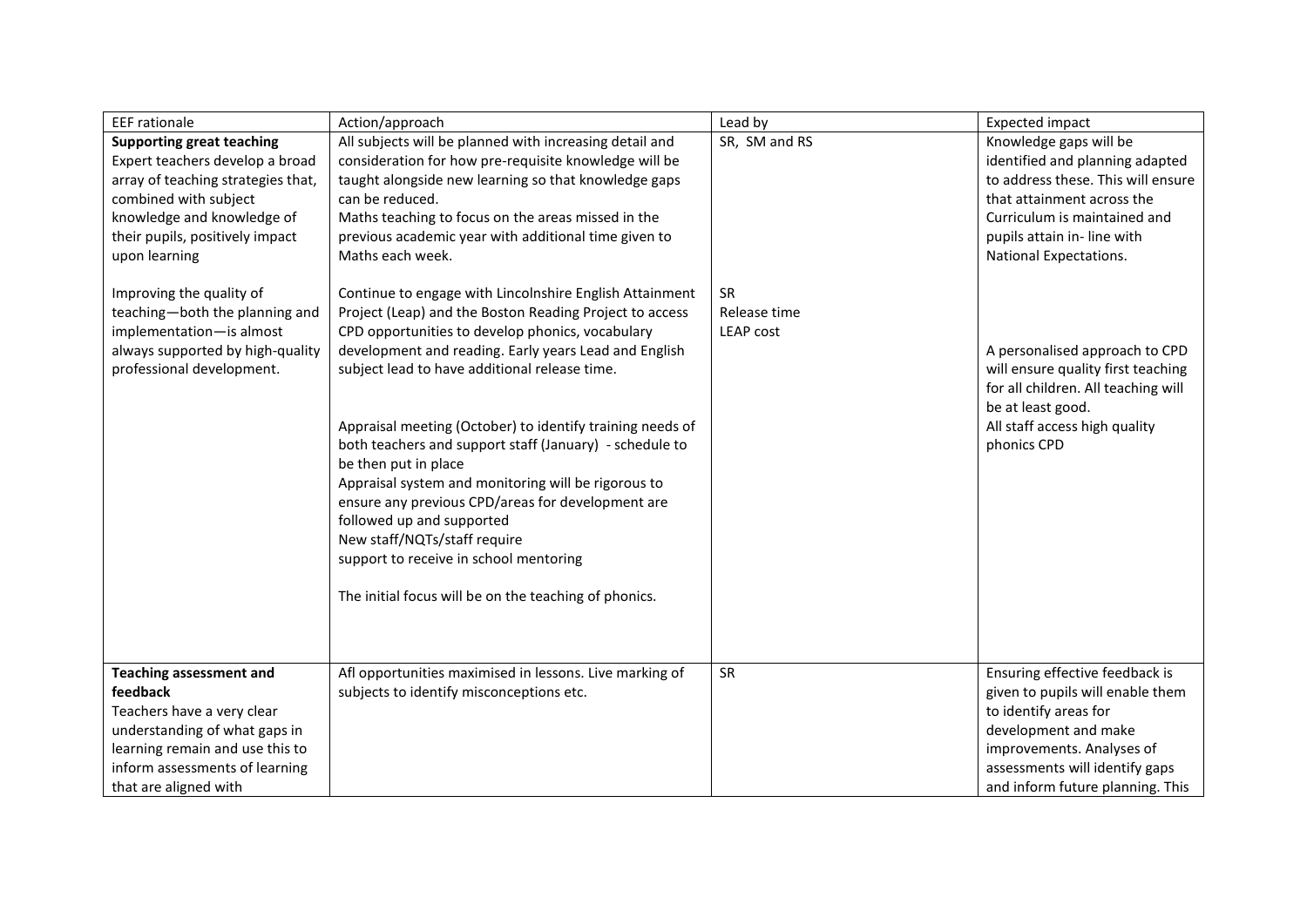| standardised norms, giving a      | Develop assessment of Foundation subjects in order to    |       | approach will support in closing |
|-----------------------------------|----------------------------------------------------------|-------|----------------------------------|
| greater degree in confidence and  | identify gaps. Teachers to have opportunities to assess  |       | gaps in R/W/M - Data will        |
| accuracy of assessments.          | foundation subjects. Subject leaders to revisit          |       | evidence this.                   |
|                                   | progression grids to adjust curriculum map               |       |                                  |
|                                   | accordingly.                                             |       |                                  |
|                                   | Assessment cycle to be revisited and NFER tests will be  |       |                                  |
|                                   | used to identify gaps and offer standardised score.      |       |                                  |
| <b>Supporting remote learning</b> | Staff to attend training by the ARK ICT in the Autumn    | SR LH | By ensuring prompt and relevant  |
| Focusing on high-quality remote   | Term to learn the specifics of Google Classroom.         |       | remote learning is accessible,   |
| learning will always be valuable  | Staff member LH to provide additional training and       |       | any gaps that children           |
| for pupils. Planning for a well   | support to staff and parents.                            |       | experience in their learning due |
| implemented remote learning       | Use Google classroom for homework so pupils and          |       | to absence will be minimised     |
| strategy can be effectively       | parents get used to it before it might become essential. |       | and data will evidence that      |
| combined with revisiting          | SR to monitor engagement with remote learning and        |       | predicted targets end of year    |
| homework policies and related     | provide the necessary support for parents/children.      |       | targets will be achieved.        |
| approaches to fostering           |                                                          |       |                                  |
| independent learning. EEF         |                                                          |       |                                  |
| suggests that when                |                                                          |       |                                  |
| implementing strategies to        |                                                          |       |                                  |
| support pupils' remote            |                                                          |       |                                  |
| learning, or supporting parents   |                                                          |       |                                  |
| to do so, the key things to       |                                                          |       |                                  |
| consider include:                 |                                                          |       |                                  |
| Teaching quality is more          |                                                          |       |                                  |
| important than how lessons are    |                                                          |       |                                  |
| delivered                         |                                                          |       |                                  |
| Ensuring access to technology is  |                                                          |       |                                  |
| key, particularly for             |                                                          |       |                                  |
| disadvantaged pupils              |                                                          |       |                                  |
| Peer interactions can provide     |                                                          |       |                                  |
| motivation and improve learning   |                                                          |       |                                  |
| outcomes                          |                                                          |       |                                  |
| Supporting pupils to work         |                                                          |       |                                  |
| independently can improve         |                                                          |       |                                  |
| learning outcomes                 |                                                          |       |                                  |
| Different approaches to remote    |                                                          |       |                                  |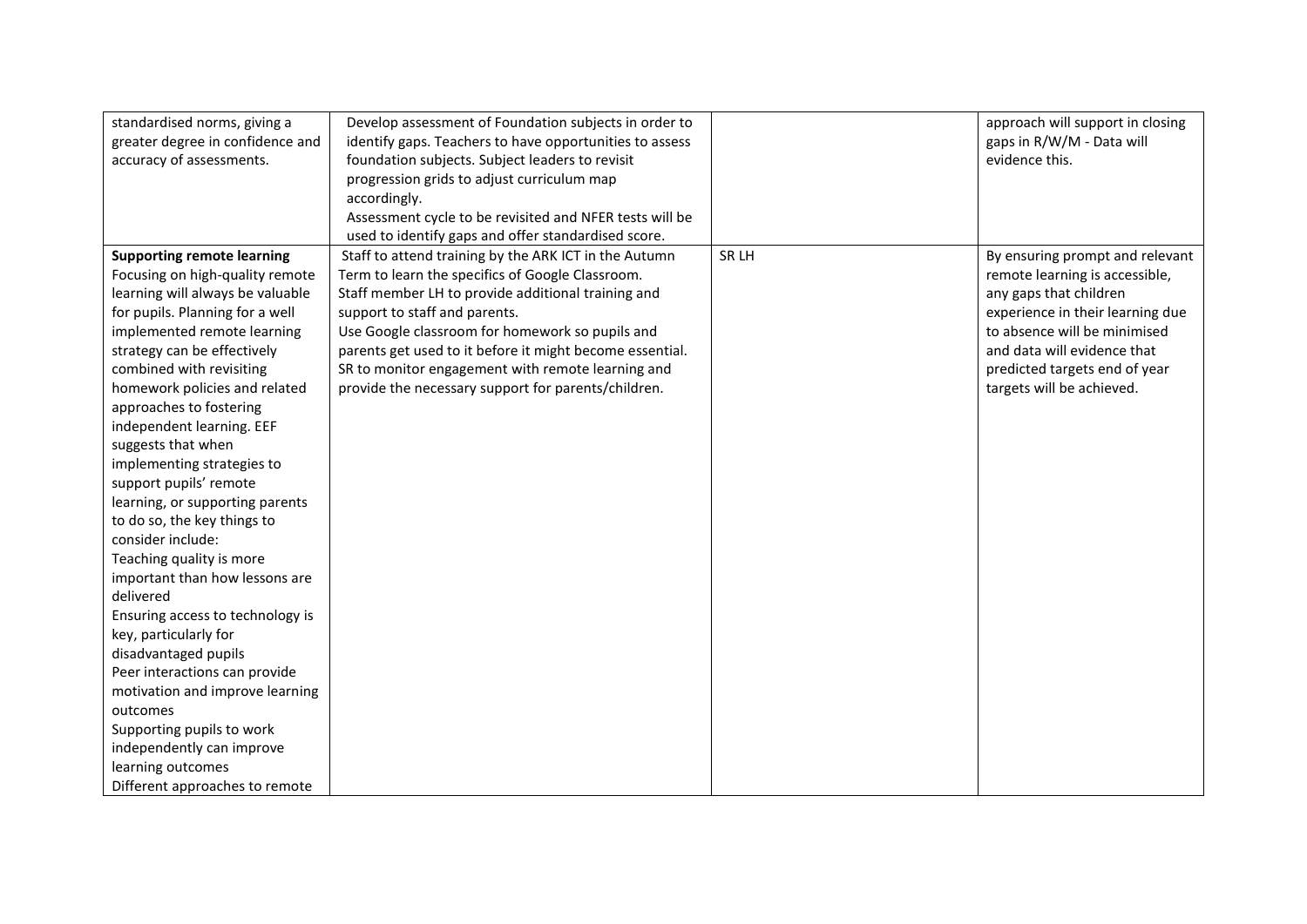| learning suit different tasks and  |                                                         |           |                                  |
|------------------------------------|---------------------------------------------------------|-----------|----------------------------------|
| types of content                   |                                                         |           |                                  |
| One to one and small group         | All teaching staff to deliver Maths pre-teaching in the | <b>RS</b> | By increasing targeted time      |
| tuition                            | Autumn term. RS to deliver additional maths to a        |           | spent reading/supporting maths   |
| High quality teaching is           | targeted group after school one day per week.           |           | 1:1, data analysis will indicate |
| supported by, and inextricably     |                                                         |           | gaps in reading/maths progress   |
| bound to, targeted academic        |                                                         |           | will close.                      |
| support. Good assessment will      |                                                         |           |                                  |
| reveal that some pupils have lost  |                                                         |           |                                  |
| learning, misunderstood            |                                                         |           |                                  |
| content, or made gains in their    |                                                         |           |                                  |
| knowledge, during the extended     |                                                         |           |                                  |
| period of Covid-19 partial school  |                                                         |           |                                  |
| closures. This may require         |                                                         |           |                                  |
| targeted one to one or small       |                                                         |           |                                  |
| group tuition to address gaps.     |                                                         |           |                                  |
| There is extensive evidence        |                                                         |           |                                  |
| supporting the impact of high-     |                                                         |           |                                  |
| quality 1:1 and small group        |                                                         |           |                                  |
| tuition as a catch-up strategy.'   |                                                         |           |                                  |
| Providing additional out-of-class  |                                                         |           |                                  |
| support after lessons can help to  |                                                         |           |                                  |
| close gaps and/or deepen           |                                                         |           |                                  |
| understanding. It may again be     |                                                         |           |                                  |
| useful to look back at previous    |                                                         |           |                                  |
| years' steps to support this       |                                                         |           |                                  |
| <b>Intervention programmes</b>     | Teaching assistants/support staff to deliver            | SR, KD    | By providing maths and reading   |
| Generally, the use of TAs to       | RALF - Reading assessment in Year 6                     |           | catch-up interventions for       |
| deliver high quality               | Phonics support in Rec-Year 3                           |           | identified children in the       |
| interventions, which               | Additional Maths group Years 5 and 6                    |           | afternoons, data analysis will   |
| complement the work of the         | Success@arithmetic                                      |           | indicate gaps in maths and       |
| teacher, is a 'best bet' and could | Reading support                                         |           | reading to close and progress to |
| be a powerful way of mitigating    | <b>Precision Teaching</b>                               |           | accelerate                       |
| any impacts of time away from      |                                                         |           |                                  |
| school and see positive gains for  |                                                         |           |                                  |
| pupils. We suggest schools         |                                                         |           |                                  |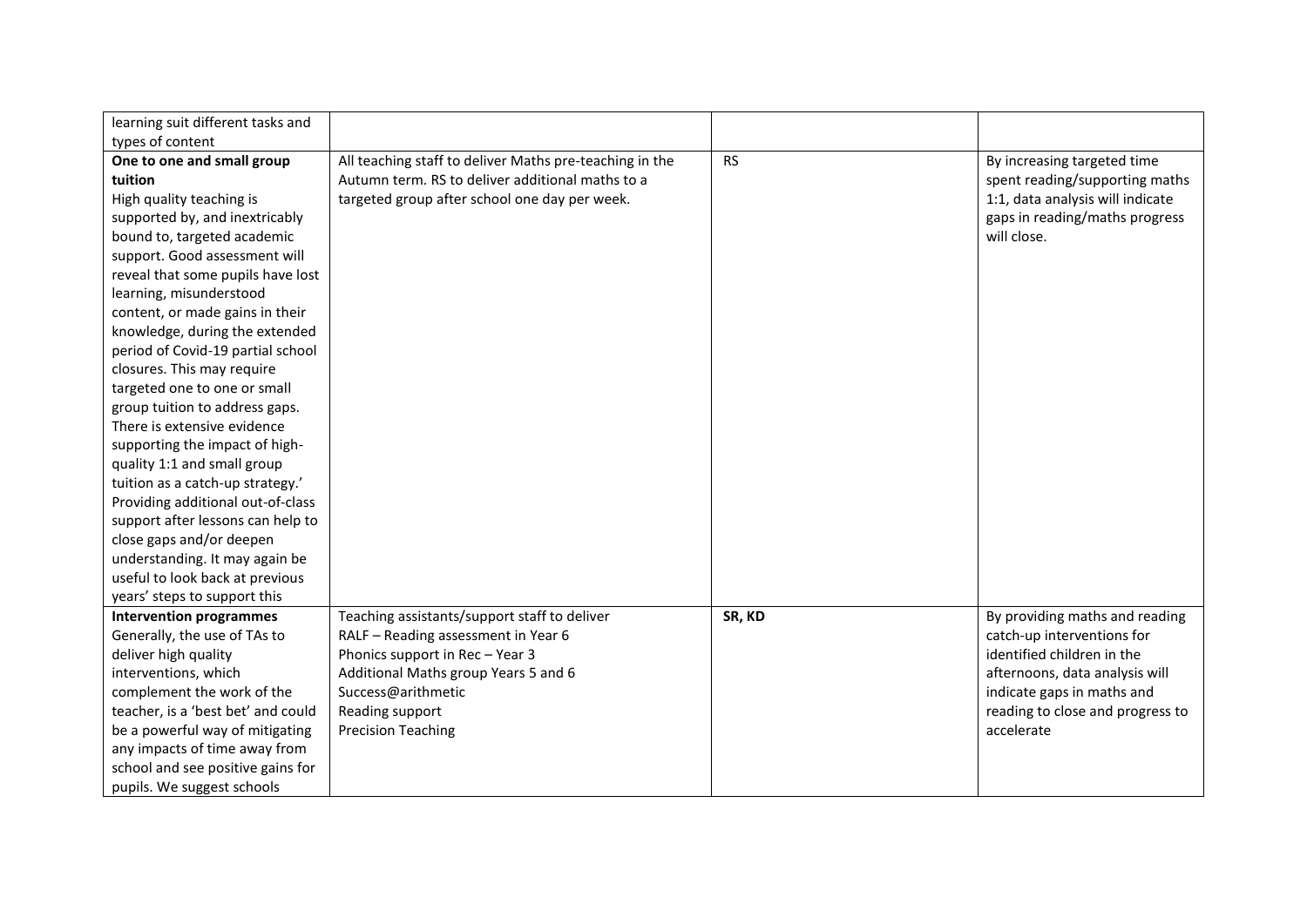| should adopt one or two well-     |  |  |
|-----------------------------------|--|--|
| chosen, and well-implemented,     |  |  |
| TA-led interventions, judiciously |  |  |
| used to complement and extend     |  |  |
| class-based teaching and          |  |  |
| learning.                         |  |  |
| In order to support pupils who    |  |  |
| have fallen the behind furthest,  |  |  |
| structured interventions, which   |  |  |
| may also be delivered one to one  |  |  |
| or in small groups, are likely to |  |  |
| be necessary.                     |  |  |
| Sessions are often brief (15-45   |  |  |
| mins), occur regularly (e.g. 3-5  |  |  |
| times per week) and are           |  |  |
| maintained over a sustained       |  |  |
| period of time (e.g. 8-20 weeks). |  |  |
| Staff receive extensive training  |  |  |
| from experienced trainers or      |  |  |
| teachers.                         |  |  |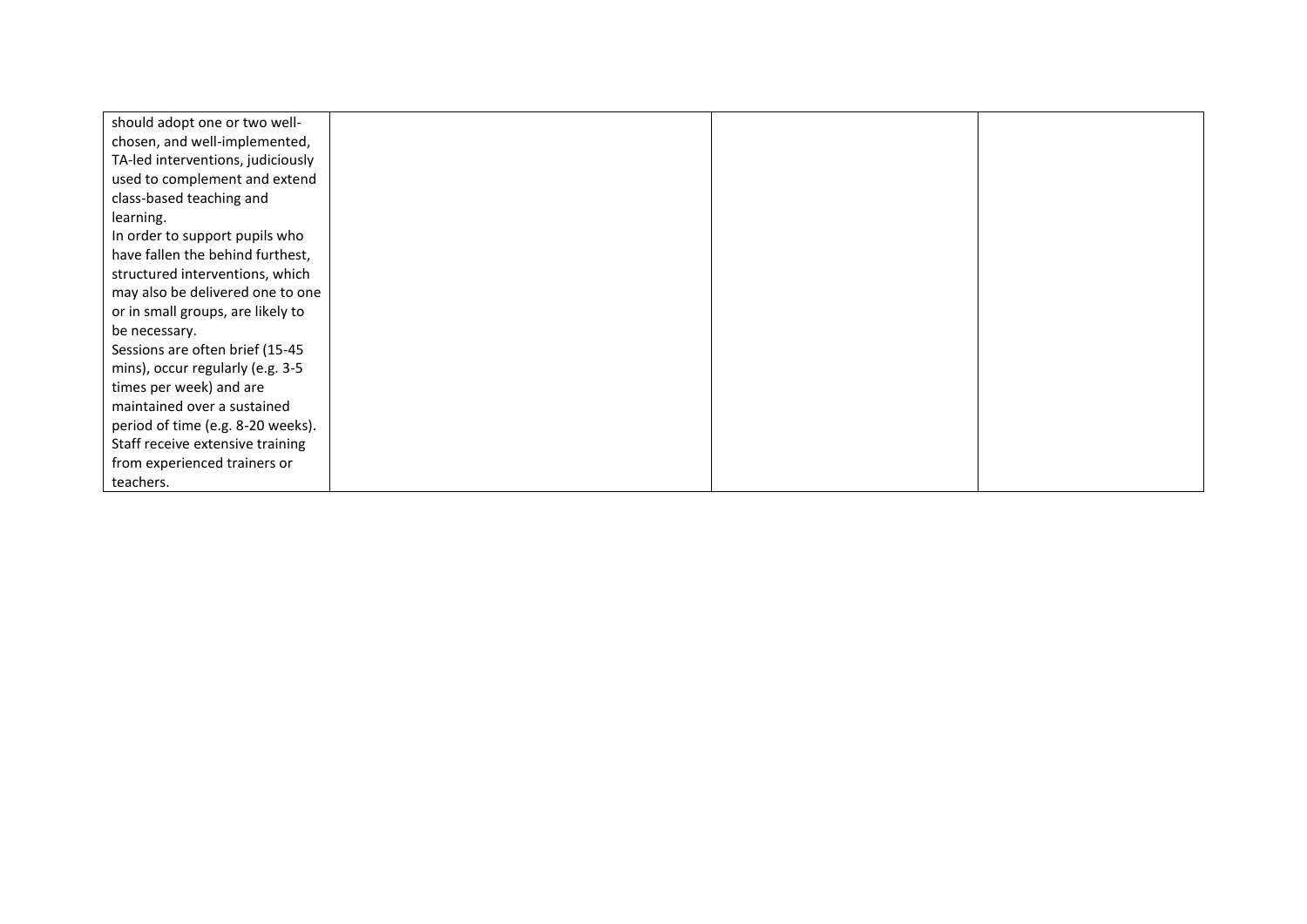| Planning for pupils with SEND<br>Creating a positive and<br>supportive environment that<br>promotes high standards and<br>positive relationships can help<br>ensure pupils can access the best<br>possible teaching. Consistent<br>routines are<br>important for behaviour in<br>school and this proactive<br>approach to behaviour will<br>support all pupils, including<br>those with SEND.<br>An important principle for<br>teachers in managing behaviour<br>is to get to know and understand<br>each pupil, supporting them in<br>the self-regulation of their<br>behaviour. Self-regulated<br>learners can see larger tasks as a<br>series of smaller more<br>manageable steps. Pupils will<br>need teachers, teaching<br>assistants or tutors to scaffold<br>self-regulation to support them<br>in organising equipment, their<br>time and remembering routines | Regular SEND Reviews ensures teachers are fully aware<br>of pupils and their individual needs. Personalised plans<br>and the systematic approach of the SENDCo ensures<br>provision is implemented and needs met.<br>Within both SEND Reviews and PPMs, pupils and their<br>needs are discussed. Targets are identified and<br>strategies/support put in place to ensure the delivery is<br>both efficient and effective. The provision map evidences<br>pupils, their need, targets and the interventions/support<br>planned. This document is then shared with all staff on a<br>'need to know basis.' | <b>KD</b> | By ensuring a personalised<br>approach to interventions and<br>support given to those children<br>with complex needs, analysis will<br>evidence PIP targets will be<br>achieved.                                                                                                                                                                                 |
|------------------------------------------------------------------------------------------------------------------------------------------------------------------------------------------------------------------------------------------------------------------------------------------------------------------------------------------------------------------------------------------------------------------------------------------------------------------------------------------------------------------------------------------------------------------------------------------------------------------------------------------------------------------------------------------------------------------------------------------------------------------------------------------------------------------------------------------------------------------------|----------------------------------------------------------------------------------------------------------------------------------------------------------------------------------------------------------------------------------------------------------------------------------------------------------------------------------------------------------------------------------------------------------------------------------------------------------------------------------------------------------------------------------------------------------------------------------------------------------|-----------|------------------------------------------------------------------------------------------------------------------------------------------------------------------------------------------------------------------------------------------------------------------------------------------------------------------------------------------------------------------|
| Supporting pupils social, emotional<br>and behavioural needs.<br>large and often unrecognised part of<br>teachers' work has always involved<br>providing support for pupils' social,<br>emotional and behavioural needs.<br>Understandably, the impact of<br>Covid-19 closures means many<br>schools are revisiting their approach,<br>to secure support in readiness for                                                                                                                                                                                                                                                                                                                                                                                                                                                                                              | Purchase and implementation of 1 Decision PSHE<br>programme<br>Teachers were involved in planning for well-being<br>approaches within their classrooms, guaranteeing<br>their preparedness, as well as enthusiasm. Ongoing CPD<br>and support for staff from skilled professionsal ensures<br>staff have support to embed changes in their practice.<br>The transition and recovery curriculum will be grounded<br>in evidence-informed approaches that have proven to be                                                                                                                                | SR KR     | Our approach will be holistic,<br>supported by the physical<br>environment which is aesthetically<br>pleasing and calming to the eye.<br>Carefully designed classrooms<br>include 'safe spaces' and areas to<br>support physical well-being. Visual<br>cues in the classroom, such as<br>feelings vocabulary, self-regulation<br>strategy posters and 'calm down |